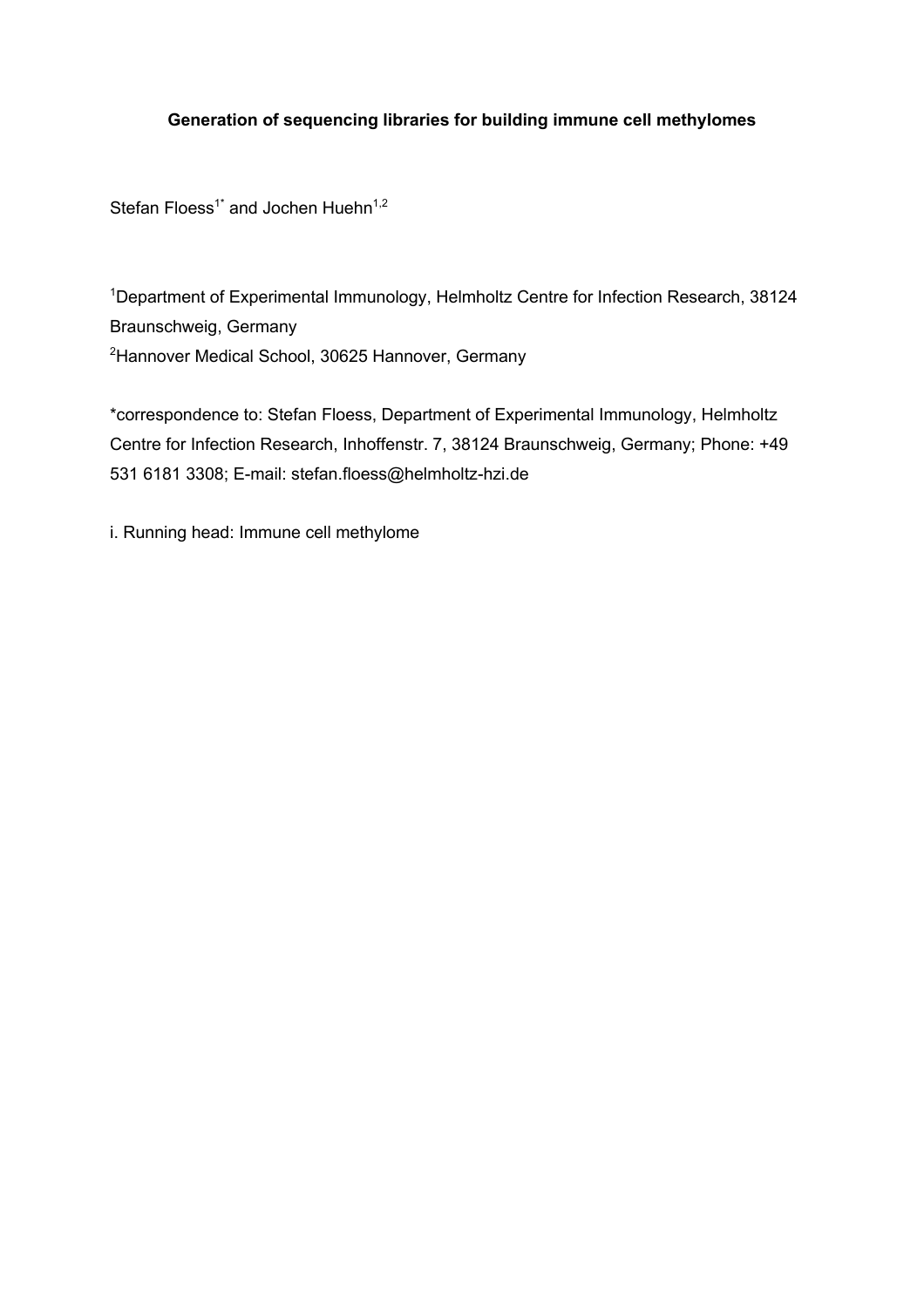#### **ii. Abstract**

The comparison of methylomes from immune cells enables the identification of differentially methylated regions and thereby region-associated gene loci. Those regions can be used to discriminate one immune cell population from the other, as well as help to identify key molecules and major pathways determining the unique phenotypes of immune cell lineages. The combination of bisulfite treatment of genomic DNA and next generation sequencing provides the basis for studying epigenetic changes in different immune cell populations. Further development of whole genome bisulfite sequencing resulted in a protocol for sequencing libraries that accepts both single- or double- stranded DNA from fixed or non-fixed cells, respectively. Therefore, researchers can include immune cell populations in their methylation studies whose isolation depends on the staining of intracellular molecules.

iii. Keywords: epigenetic regulation, methylome, sequencing library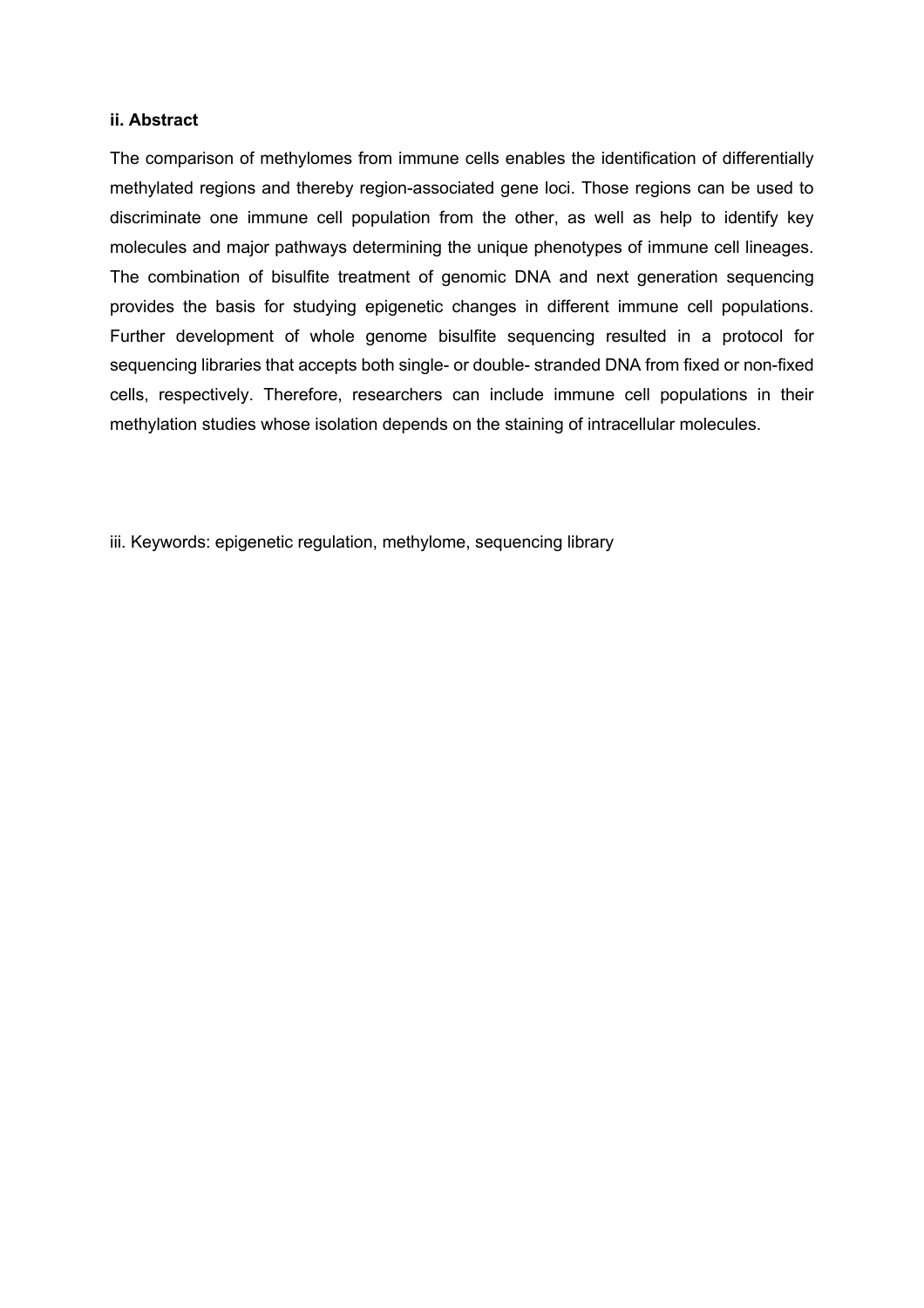#### **1. Introduction**

Although the methylation of the DNA building base cytosine was discovered more than 70 years ago (1), more than a quarter-century had passed before researchers set up the hypothesis that methylation of DNA is linked to transcriptional regulation (2, 3) and is inheritable during the process of DNA replication. Subsequent studies on regulatory DNA elements were able to confirm the relation between DNA methylation and transcriptional repression (4, 5) and demonstrated methylation-sensitive DNA binding of transcription factors. Nowadays, differential methylation of DNA belongs to the epigenetic mechanisms that regulate gene expression during embryonic development, cellular differentiation, and carcinogenesis, and is involved in genomic imprinting and X-chromosomal inactivation (6, 7).

An initial step for studying the methylation status of a DNA region of interest was the finding that bisulfite can attack the unmethylated base cytosine and convert it into uracil, whereas 5-methylcytosine remains unchanged (8). The protocol for bisulfite sequencing was developed by Frommer and colleagues (9), in which the bisulfite-converted DNA can be used as a template in a PCR, in which the uracil pairs with adenine and is progressively replaced by thymine. The PCR products can be cloned into plasmids and then subjected to sequencing. The C/T ratio at a given CpG motif can be directly translated into the methylation status. Further progress of the method was introduced by pyrosequencing (10, 11), conventional sequencing of the PCR product (12), and integrating amplification steps into quantitative real-time PCR (13). Finally, next generation sequencing approaches led to the development of methods like methyl-binding domain capture sequencing, reduced-representation-bisulfite sequencing or whole-genome bisulfite sequencing (WGBS).

In this method protocol, we focus on the generation of next generation sequencing libraries from bisulfite-converted genomes of immune cells. We provide an optimized WGBS protocol that can handle single- and double-stranded DNA as input. This flexibility enables researchers to use paraformaldehyde (PFA)-fixed, intracellularly stained cells for cell sorting and subsequent methylation analysis. Such approaches are necessary for cells that are difficult to define solely by surface markers, e.g. regulatory T cell or innate lymphoid cell subsets.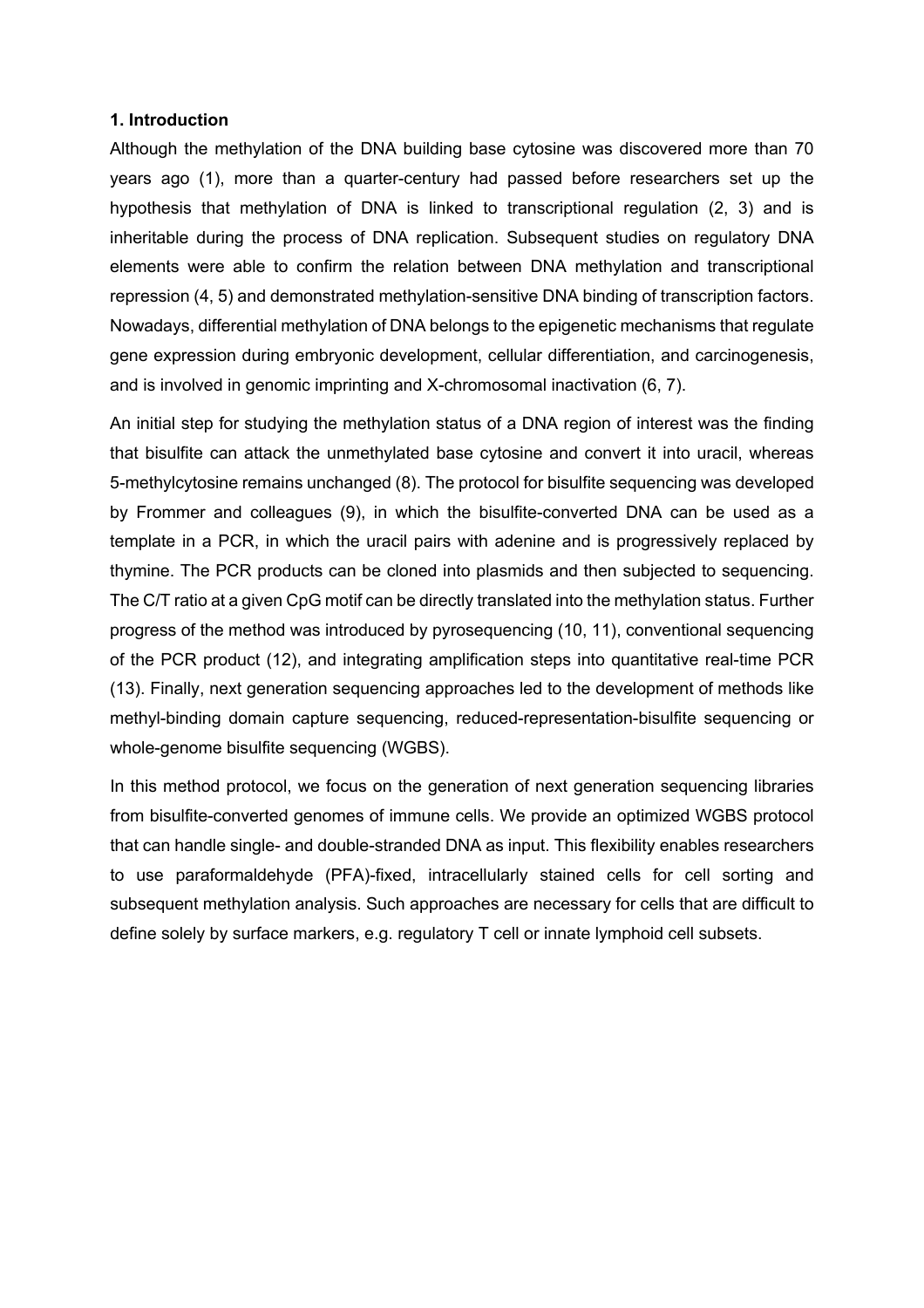#### **2. Material**

H<sub>2</sub>O (DNase-free) Low Tris-EDTA (TE) buffer Phosphate buffered saline (PBS) 99.8 % ethanol 70 % ethanol (fresh) 80 % ethanol (fresh) 50 % Chelex 100 (Biorad) slurry  $(5 g/10 ml H<sub>2</sub>O)$ Ampure XP beads (Beckman Coulter) SPRI Beads (Beckman Coulter) DNeasy Blood & Tissue Kit (Qiagen) NucleoSpin Tissue Kit (Macherey-Nagel) Genomic DNA Clean & Concentrator-10 Kit (Zymo Research) EZ DNA Methylation-Lightning Kit (Zymo Research) Accel-NGS Methyl-Seq DNA Library Kit (Swift Biosciences) Indexing Kit (Swift Biosciences) 1.5 ml safe-lock reaction tubes 0.2 ml thin-walled PCR tubes Strip tubes MicroTubes AFA Fiber Pre-Slit Snap-Cap 6x 16mm (Covaris) Filter-tips for pipettes Pipette for small volumes (0.1-2.5 µl) Magnetic NdFeB rack Thermo mixer (suitable for 1.5 ml tubes) Thermal cycler (incl. heated lid and suitable for 0.2 ml tubes) Qubit (Thermo Fisher) Bioanalyzer Bioanalyzer high sensitivity RNA analysis Kit Bioanalyzer high sensitivity DNA analysis Kit Covaris S220 Bucket with ice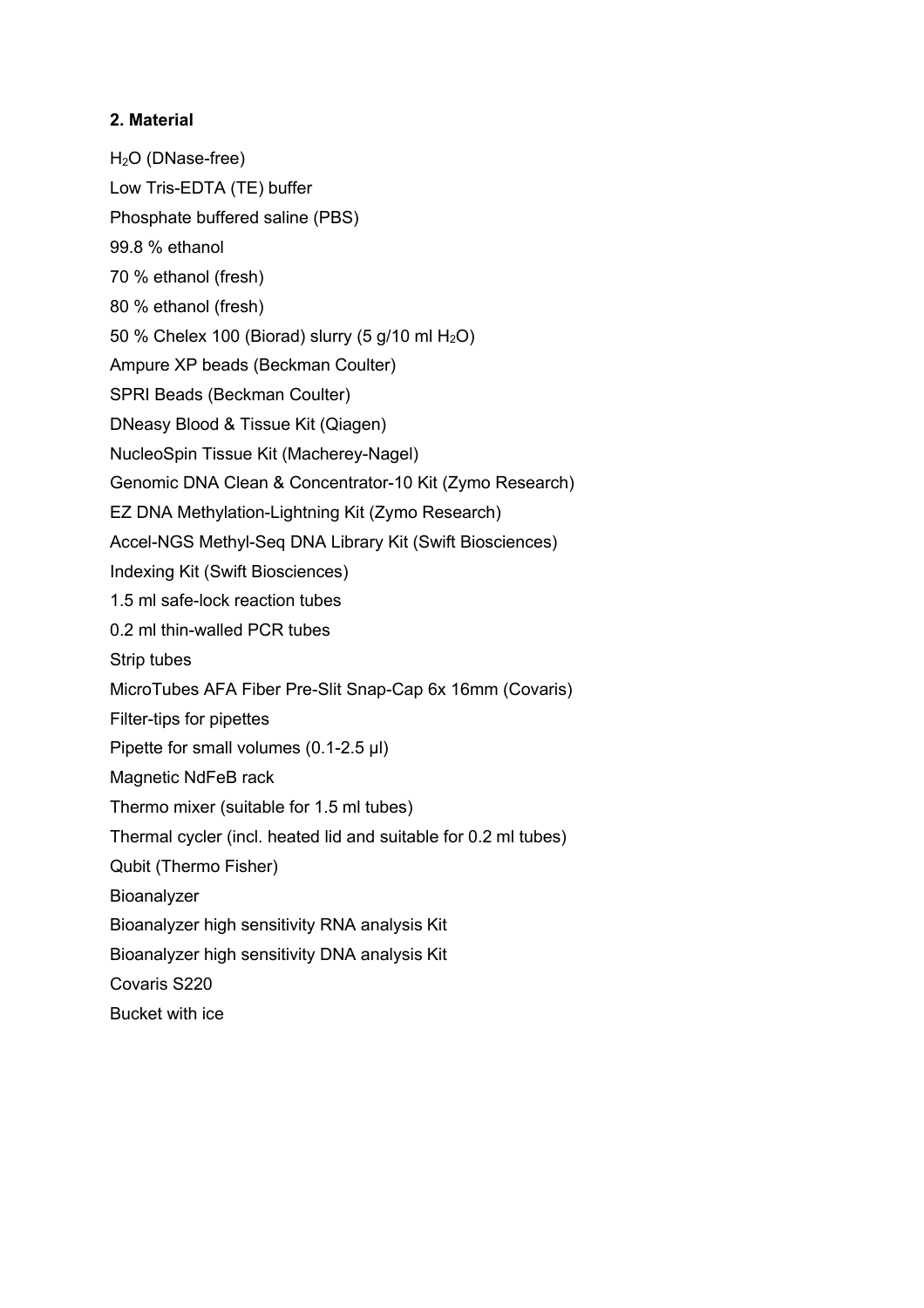# **3. Method**

# *3.1 gDNA preparation from non-fixed cells using the DNeasy Blood & Tissue Kit*

Preparation of the cells of interest, including a proper comparison group, should be planned carefully (see Note 1). If one plans to include the allosomes in the analysis, one has to prepare the cells from male donors (see Note 2).

1. After sorting of at least 25.000 cells/sample (see Note 3), add PBS to reach a volume of 200 µl if necessary (see Note 4). If the volume is higher, generate multiple 200 µl samples.

2. Add 20 µl Proteinase K to the 200 µl cell suspension, followed by 200 µl buffer AL.

3 Mix by vortexing and incubate at 56°C for 10 min.

4. Carefully open the tube, add 200 µl ethanol (absolute, 99.8 %), mix by vortexing and quickly spin down all the fluid.

5. Transfer the solution into a DNeasy mini spin column placed in a 2 ml collection tube (see Note 5).

6. Centrifuge at  $\geq 6000$  g for 1 min and replace collection tube.

7. Add 500 µl buffer AW1 to the spin column.

8. Centrifuge at  $\geq 6000$  g for 1 min and replace collection tube.

9. Add 500 ul buffer AW2 to the spin column.

10. Centrifuge at 20000 g (or max. speed) for 3 min and place column into a clean 1.5 ml tube.

11. Add 200 µl buffer AE directly onto the column material and incubate for 1 min.

12. Centrifuge at 20000 g (or max. speed) for 1 min and place column into a clean 1.5 ml tube.

13. Add 200 µl buffer AE directly onto the column material and incubate for 1 min.

14. Combine the two eluates.

# *3.2 gDNA preparation from fixed cells using the NucleoSpin Tissue Kit*

1. If the volume of the sorted cells is  $\leq$  30 µl (see Note 1-3), add buffer T1 to reach 200 µl. If the volume exceeds 30 µl, pellet the cells by centrifugation, carefully remove the supernatant and resuspend in 200 µl buffer T1.

2. Add 25 µl Proteinase K solution, 200 µl buffer B3 and mix by vortexing.

3. Incubate the samples at 70°C for 10-15 min.

4. Add 50 µl 50 % Chelex 100 (see Note 6).

5. Shake the samples at 1400 rpm at 95°C for 15 min.

6. Spin down the Chelex resin at 11000 g for 2 min.

7. Transfer the supernatant into a new tube, add 235 µl 99.8 % ethanol and mix.

8. Transfer the solution into a spin column placed into a collection tube.

9. Centrifuge at  $\geq 11000$  g for 1 min and replace collection tube.

10. Add 500 µl buffer BW to the spin column.

11. Centrifuge at  $\geq$ 11000 g for 1 min, empty the collection tube and reuse.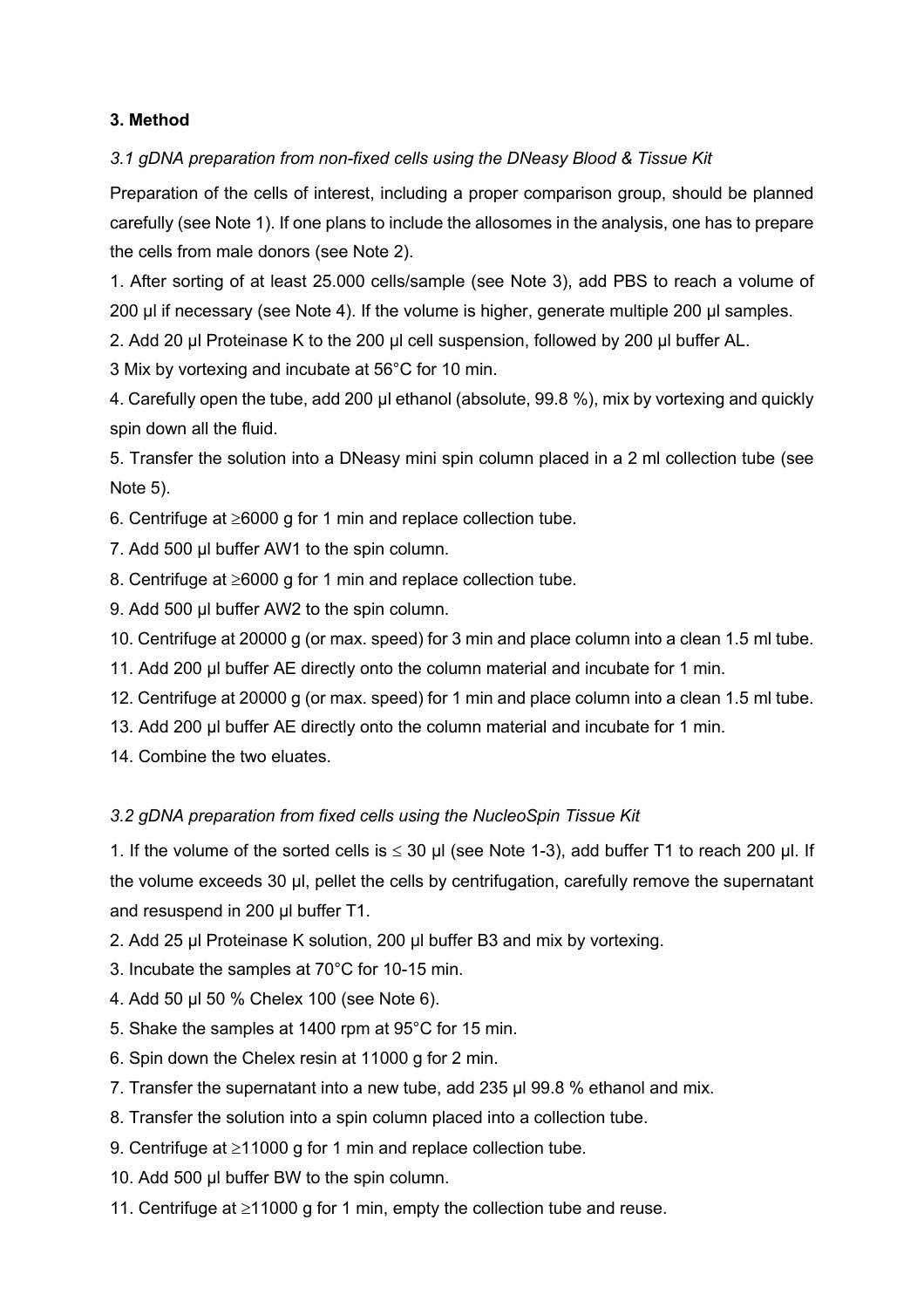12. Add 600 µl buffer B5 to the spin column.

13. Centrifuge at  $\geq$ 11000 g for 1 min, empty the collection tube and reuse.

14. Dry column by centrifugation at  $\geq$ 11000 g for 1 min and place into a new 1.5 ml tube.

- 15. Add 100 µl pre-warmed buffer BE (70°C) directly onto the column and incubate for 1 min.
- 16. Centrifuge at  $\geq$ 11000 g for 1 min.
- 17. Add 100 µl pre-warmed buffer BE (70°C) directly onto the column and incubate for 1 min.

18. Centrifuge at  $\geq$ 11000 g for 1 min.

*3.3. Sample concentration using the Genomic DNA Clean & Concentrator-10 Kit*

1. Start with step a or b.

a: Add 800 µl ChIP DNA Binding buffer to 400 µl sample generated from non-fixed cells and mix.

b: Add 1000 µl ChIP DNA Binding buffer to 200 µl sample generated from fixed cells and mix.

- 2. Transfer 900 µl sample to a Zymo-Spin IC-XL column placed into a collection tube.
- 3. Centrifuge at  $\geq$ 11000 g for 1 min, empty the collection tube and reuse.
- 4. Transfer the residual sample to the column.
- 5. Centrifuge at  $\geq$ 11000 g for 1 min, empty the collection tube and reuse.
- 6. Add 200 µl DNA wash buffer to the column.
- 7. Centrifuge at  $\geq$ 11000 g for 1 min.
- 8. Add 200 µl DNA wash buffer to the column.
- 9. Centrifuge at  $\geq$ 11000 g for 1 min and transfer the column into a new 1.5 ml tube.

10. Add 22 µl pre-warmed DNA elution buffer (70°C) directly to the column and incubate for 1 min.

11. Centrifuge at  $\geq$ 11000 g for 1 min.

12. Measure the DNA concentration using a Qubit (see Note 7).

#### *3.4 Bisulfite conversion using the EZ DNA Methylation-Lightning Kit*

1. Use 50 ng sample gDNA, transfer to a PCR tube and add H2O to reach 20 µl, if necessary.

2. Add 130 µl of lightning conversion reagent, mix carefully by pipetting, without creating droplets at the tube wall.

3. Place the tube in a thermal cycler (with heated lid) and start the following program: 98°C for 8 min, 54°C for 60 min, 4°C for up to 20 hours.

- 4. Take out the tube, transfer the sample to a 1.5ml tube and mix with 600 µl M-binding buffer.
- 5. Transfer the solution to a Zymo-Spin IC column placed into a collection tube.
- 6. Centrifuge at  $\geq$ 11000 g for 1 min, empty the collection tube and reuse.
- 7. Add 100 µl M-wash buffer to the column.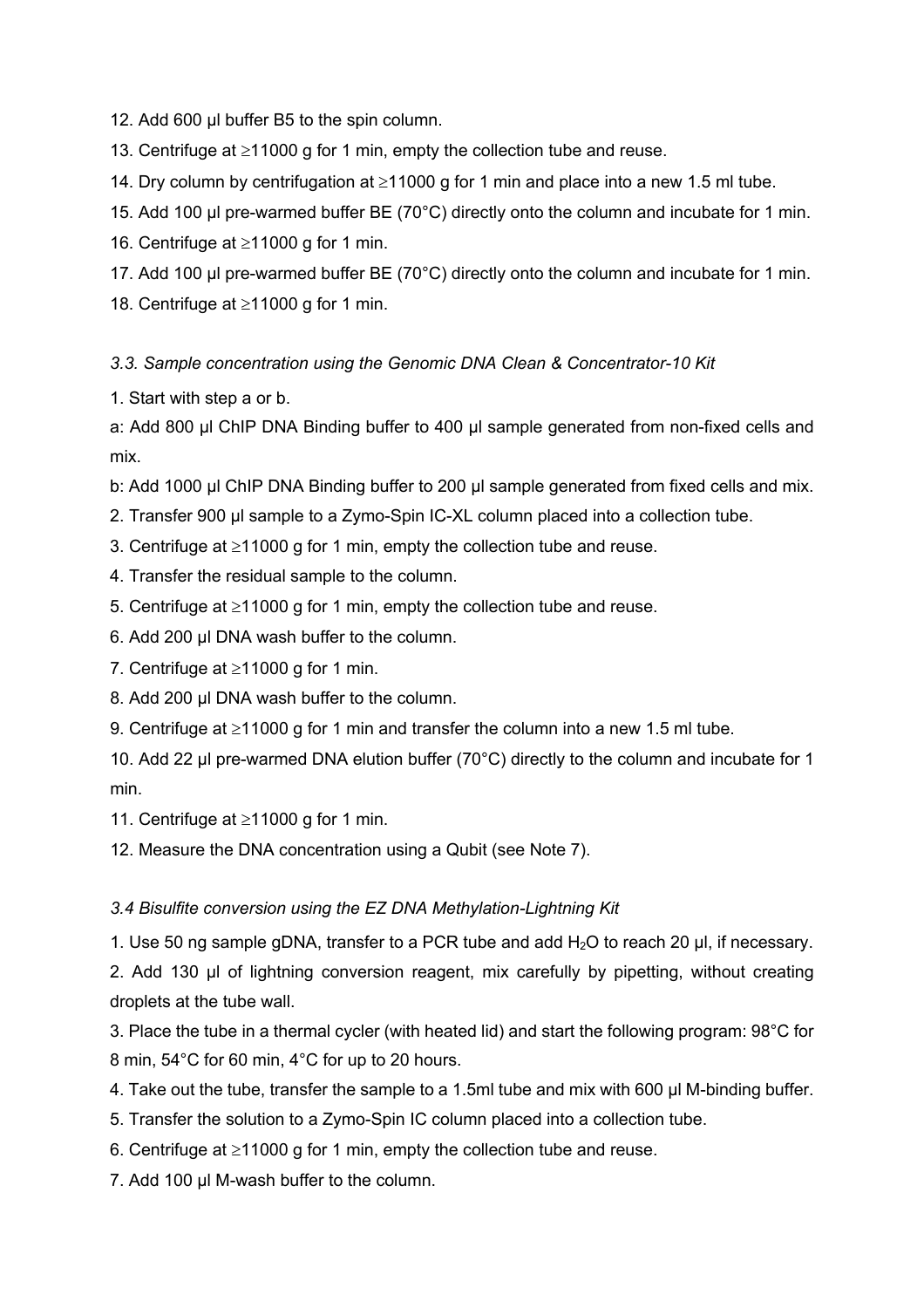8. Centrifuge at  $\geq$ 11000 g for 1 min, empty the collection tube and reuse.

9. Add 200 µl L-desulphonation buffer to the column, carefully close the lid and incubate for 15-20 min.

10. Centrifuge at  $\geq$ 11000 g for 1 min, empty the collection tube and reuse.

- 11. Add 200 µl M-wash buffer to the column.
- 12. Centrifuge at  $\geq$ 11000 g for 1 min, empty the collection tube and reuse.
- 13. Add 200 µl M-wash buffer to the column.
- 14. Centrifuge at  $\geq 11000$  g for 1 min and transfer the column to a new 1.5 ml tube.
- 15. Add 10 µl of M-elution buffer directly to the column and incubate for 30 sec.
- 16. Centrifuge at  $\geq$ 11000g for 1 min to elute the converted gDNA.

# *3.5. Fragmentation*

- 1. Add 40 µl low TE to each sample and mix.
- 2. Transfer to a Covaris microTube.

3. Sonicate the sample using the following parameter: target peak: 350, duty cycle: 10 %, intensity: 5, peak incident power: 175 watts, cycles per burst: 200, processing time: 120 sec (see Note 8).

- 4. Transfer the sample to a strip tube and wait until the solution reaches RT.
- 5. Add 90 µl Ampure XP beads (RT) and mix 10 times by pipetting (see Note 9).
- 6. Incubate for 5 min.
- 7. Transfer the strip tube into a magnetic rack and incubate for 3 min.
- 8. Carefully remove the supernatant.
- 9. Add 200 µl 70 % ethanol and incubate for 30 sec.
- 10. Carefully remove the supernatant.
- 11. Add 200 µl 70 % ethanol and incubate for 30 sec.
- 12. Carefully remove the supernatant.
- 13. Dry for 60 sec.

14. Transfer the strip tube into a non-magnetic rack, add 16 µl low TE and resuspend the beads by 20 times pipetting.

15. Incubate for 2 min.

- 16. Put the strip tube into a magnetic rack and incubate for 3 min.
- 17. Transfer the supernatant containing the fragmented DNA into a new PCR tube.
- 18. Control fragment size on a Bioanalyzer (high sensitivity RNA analysis).

# *3.6. Library preparation using the Accel-NGS Methyl-Seq DNA Library Kit*

- 1. Let the reagents G1, G2, G3, G4, G5, G6 and low TE thaw/temper on ice.
- 2. Incubate the sample tube in a thermal cycler (with heated lid) at 95°C for 2 min.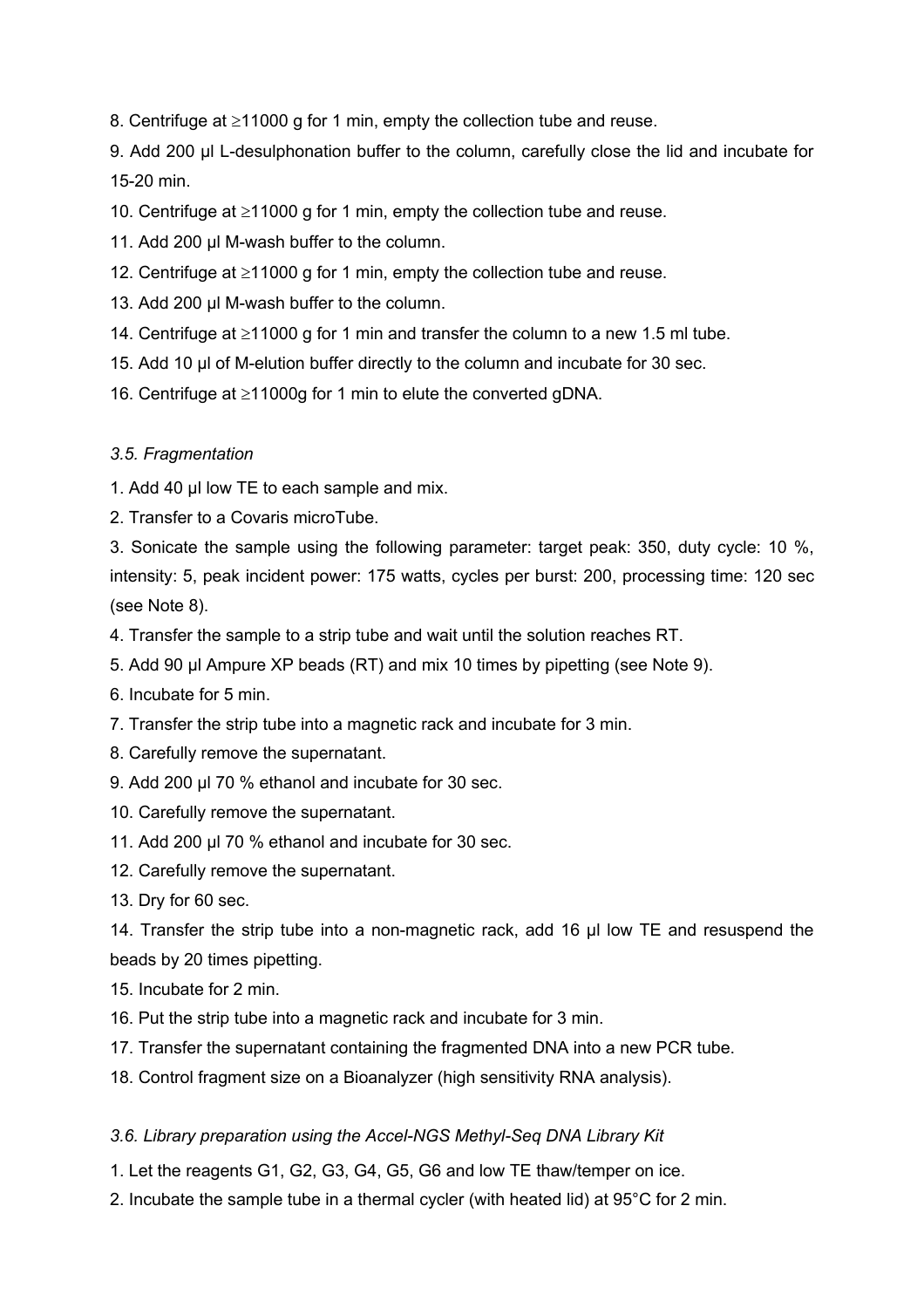- 3. Immediately put the tubes on ice and incubate for 2 min.
- 4. Carefully generate the adaptase mix in a fresh, cooled tube by mixing:
- 11.5 µl low TE
- 4 µl buffer G1
- 4 ul reagent G<sub>2</sub>
- 2.5 µl reagent G3
- 1µl enzyme G4
- 1µl enzyme G5

1µl enzyme G6

- 5. Mix sample with 25 µl adaptase mix.
- 6. Transfer the tube to a thermal cycler (37°C on hold and with heated lid).
- 7. Cycler steps: 37°C for 15 min, 95°C for 2 min and 4°C (on hold).
- 8. Put the tubes on ice.
- 9. Let the reagents Y1 and Y2 thaw/temper on ice.
- 10. Carefully generate the extension mix in a fresh, cooled tube by mixing:
- 42 µl enzyme Y2

2 µl reagent Y1

- 11. Mix sample with 44 ul extension mix.
- 12. Transfer the tube to a thermal cycler (98°C on hold and with heated lid).
- 13. Cycler steps: 98°C for 1 min, 62°C for 2 min, 65°C for 5 min and 4°C (on hold).
- 14. Transfer the sample into a strip tube and incubate for 5-10 min.
- 15. Add 101 µl SPRI beads (RT) and mix by pipetting 10 times.
- 16. Incubate for 5 min.
- 17. Place the strip tube into a magnetic rack and incubate for 3 min.
- 18. Carefully remove the supernatant (Note:  $\leq$ 5 µl fluid may be left behind).
- 19. Add 190 µl 80 % ethanol and incubate for 30 sec.
- 20. Carefully remove the supernatant.
- 21. Add 190 µl 80 % ethanol and incubate for 30 sec.
- 22. Carefully remove the supernatant.
- 23. Dry for 1 min.

24. Transfer the strip tube into a non-magnetic rack, add 16 µl low TE and resuspend the beads by 20 times pipetting.

25. Incubate for 2 min.

26. Put the strip tube into a magnetic rack and incubate for 2 min.

27. Transfer the supernatant containing the DNA into a new PCR tube (Pipetting of beads has to be avoided) and put on ice.

28. Let the reagents B1, B2, and B3 thaw/temper on ice.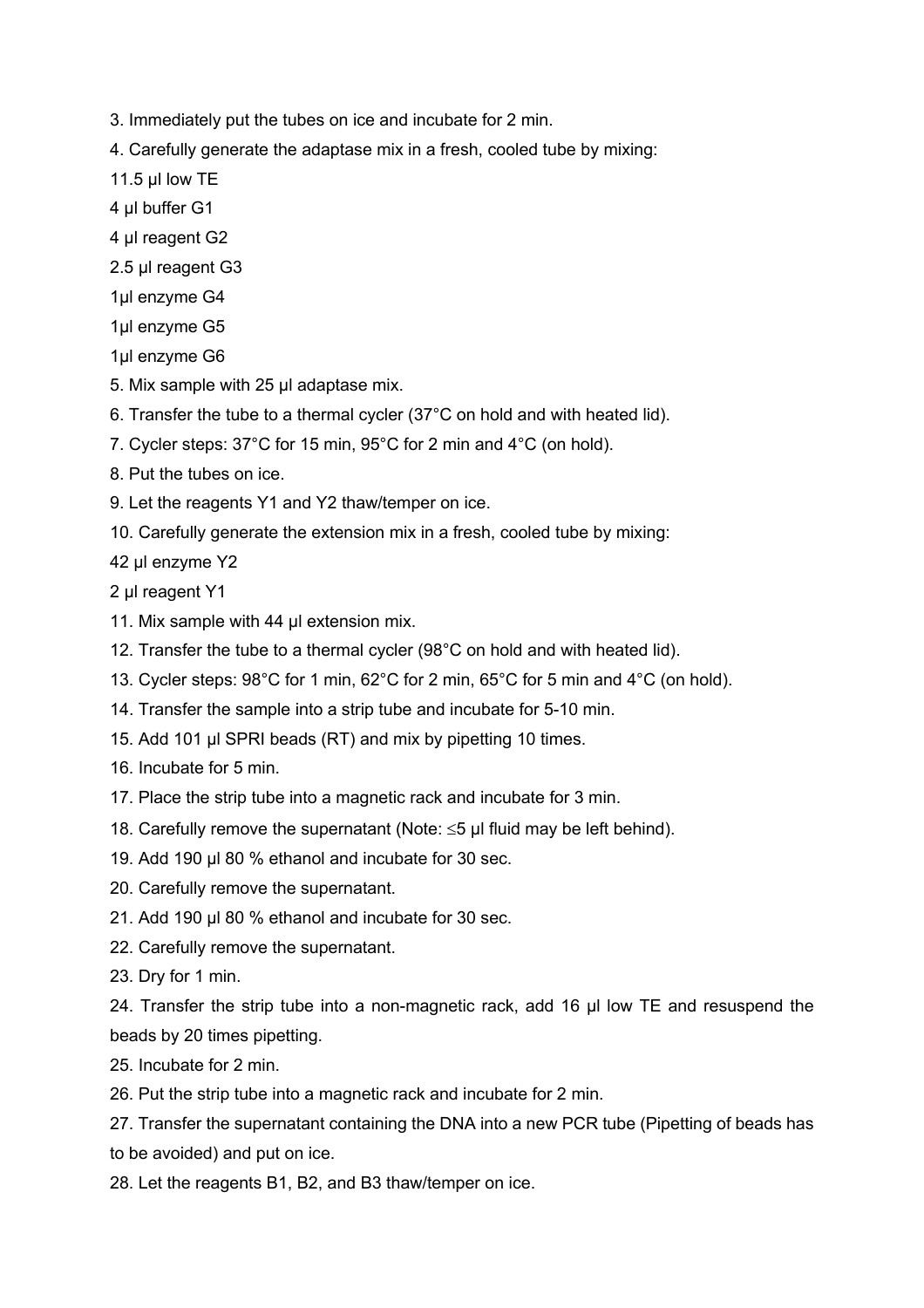29. Carefully generate the ligation mix in a fresh, cooled tube by mixing:

3 µl buffer B1

10 µl reagent B<sub>2</sub>

2 µl enzyme B3

30. Immediately mix sample with 15 µl ligation mix.

31. Transfer the tube to a thermal cycler (25°C on hold and with heated lid).

32. Cycler steps: 25°C for 15 min, 4°C (on hold).

33. Transfer the sample into a strip tube and incubate (RT) for 5-10 min.

34. Add 30 µl SPRI beads (RT) and mix by pipetting 10 times.

35. Incubate for 5 min.

36. Place the strip tube into a magnetic rack and incubate for 3 min.

37. Carefully remove the supernatant (Note:  $\leq$ 5 µl fluid may be left behind).

38. Add 190 µl 80 % ethanol and incubate for 30 sec.

39. Carefully remove the supernatant.

40. Add 190 µl 80 % ethanol and incubate for 30 sec.

41. Carefully remove the supernatant.

42. Dry for 1 min.

43. Transfer the strip tube into a non-magnetic rack, add 21 µl low TE and resuspend the beads by 20 times pipetting.

44. Incubate for 2 min.

45. Put the strip tube into a magnetic rack and incubate for 3 min.

46. Transfer the supernatant containing the DNA into a new PCR tube (Pipetting of beads has to be avoided), mix with 5 µl index primer (chosen by user; different index primer available) and put on ice.

47. Let the reagents R1, R2, R3 and low TE thaw/temper on ice.

48. Carefully generate the indexing mix in a fresh, cooled tube by mixing:

10 µl low TE

10 µl buffer R1

4 µl reagent R2

1 µl enzyme R3

49. Immediately mix sample with 25 µl indexing mix.

50. Transfer the tube to a thermal cycler (98°C on hold and with heated lid).

51. Cycler steps: 98°C for 30 sec, 10x [98°C for 10 sec, 60°C for 30 sec, 68° for 60 sec], 4°C (on hold), (see Note 10).

52. Transfer the sample into a strip tube and incubate (RT) for 5-10 min.

53. Add 42.5 µl SPRI beads (RT) and mix by pipetting 10 times.

54. Incubate for 5 min.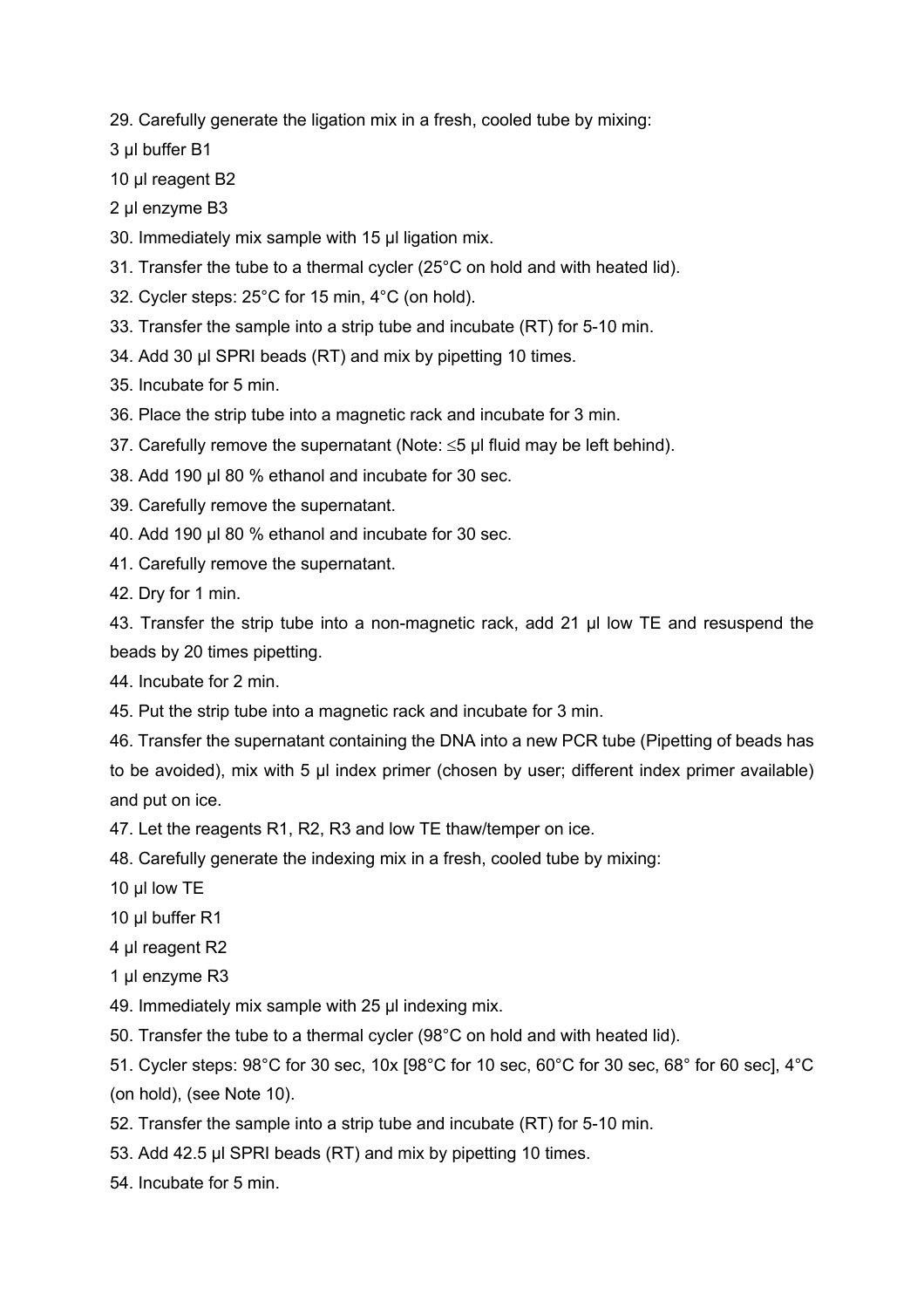55. Place the strip tube into a magnetic rack and incubate for 3 min.

56. Carefully remove the supernatant (Note:  $\leq$ 5 µl fluid may be left behind).

57. Add 190 µl 80 % ethanol and incubate for 30 sec.

58. Carefully remove the supernatant.

59. Add 190 µl 80 % ethanol and incubate for 30 sec.

60. Carefully remove the supernatant.

61. Dry for 1 min.

62. Transfer the strip tube into a non-magnetic rack, add 21 µl low TE and resuspend the beads by 20 times pipetting.

63. Incubate for 2 min.

64. Put the strip tube into a magnetic rack and incubate for 3 min.

65. Transfer the supernatant containing the DNA into a new PCR tube (Pipetting of beads has to be avoided) and put on ice.

66. Control fragment size and purity on a Bioanalyzer (high sensitivity DNA assay). A peak should appear between 300-400 base pairs.

67. If you see primer contamination in your analyzer FU/bp plot you can try to purify the library by using Ampure XP beads or Illumina Free Adapter Blocking Agent according to the manufacturer's instruction.

#### **4. Notes**

1. Strategic project planning should be the first step in starting a methylome sequencing experiment (Table 1). This includes correlating a hypothesis or question to the methylome data set that originates from the comparison of at least two sample groups. Since epigenetic changes reflect cellular development, it might be useful to implement sample groups with related, well-defined populations. An analysis containing different CD4<sup>+</sup> memory T cells or subpopulations of dendritic cells (DCs) might be easier and more meaningful to interpret than the comparison of CD4+ T helper 1 cells and plasmacytoid DCs. A sample group should consist of at least three biological replicates to ensure proper statistical calculations.

2. One caveat for mammals is the involvement of the X and Y chromosome: If the studies should cover all chromosomes, only material from male donors should be used. The inactivation of one X chromosome in female mammals increases the methylation signal and impedes detection of all differentially methylated regions.

3. It is necessary to perform some test experiments before using precious material (Table 2). This protocol requires 50 ng genomic DNA (gDNA) as starting material. We strongly recommend performing a test experiment without sequencing to make sure that the workflow produces a proper sequencing library. During this test phase, one can use non-valuable gDNA in different concentrations (e.g. 5, 10, 25, 50 ng). The amount of gDNA prepared from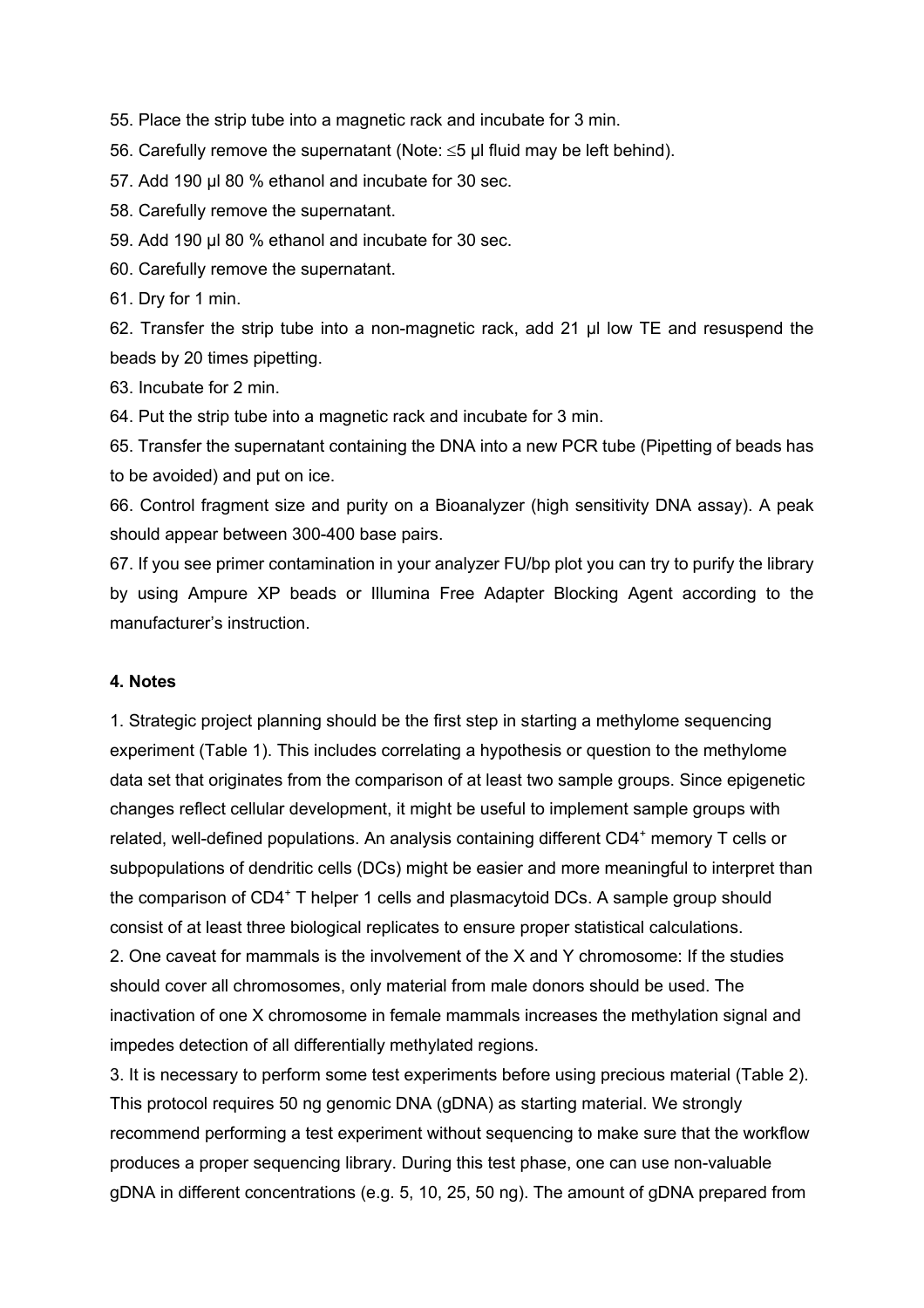a given number of cells can vary in different laboratories depending on the gDNA isolation protocol chosen. Therefore, we recommend establishing the preparation from at least 25.000 non-fixed or 40.000 fixed cells. After the first preparations, one can adjust the required cell number to reach at least 50 ng gDNA.

4. Direct sorting into 1.5 ml safe-lock reaction tubes is recommended.

5. If you have more than one tube from the same sample and if you do not exceed  $5x10^6$ cells, you can reload the column after the next step (just empty the collection tube and reuse it).

6. Use prepared 20-200 µl Tips; cut off at least 5 mm from the tip to increase the inlet.

7. Please note that gDNA from non-fixed cells is double stranded, whereas the protocol for fixed cells produce single stranded gDNA.

8. Another critical step is the fragmentation of the gDNA, if it is not possible to use a Covaris S220 device. Other devices should be tested to produce a fragment peak between 200 and 500 nucleotides (Figure 1).

9. It is recommended to include a purification step with Ampure XP beads before analyzing the fragments with a Bioanalyzer. If the fragment size is correct, one can continue and produce a sequencing library.

10. The amplification step is adjusted to 50 ng input gDNA. If one plans to use more or less gDNA one might have to adjust the number of PCR cycles. Finally, the library should produce a peak between 300-400 base pairs (Figure 2).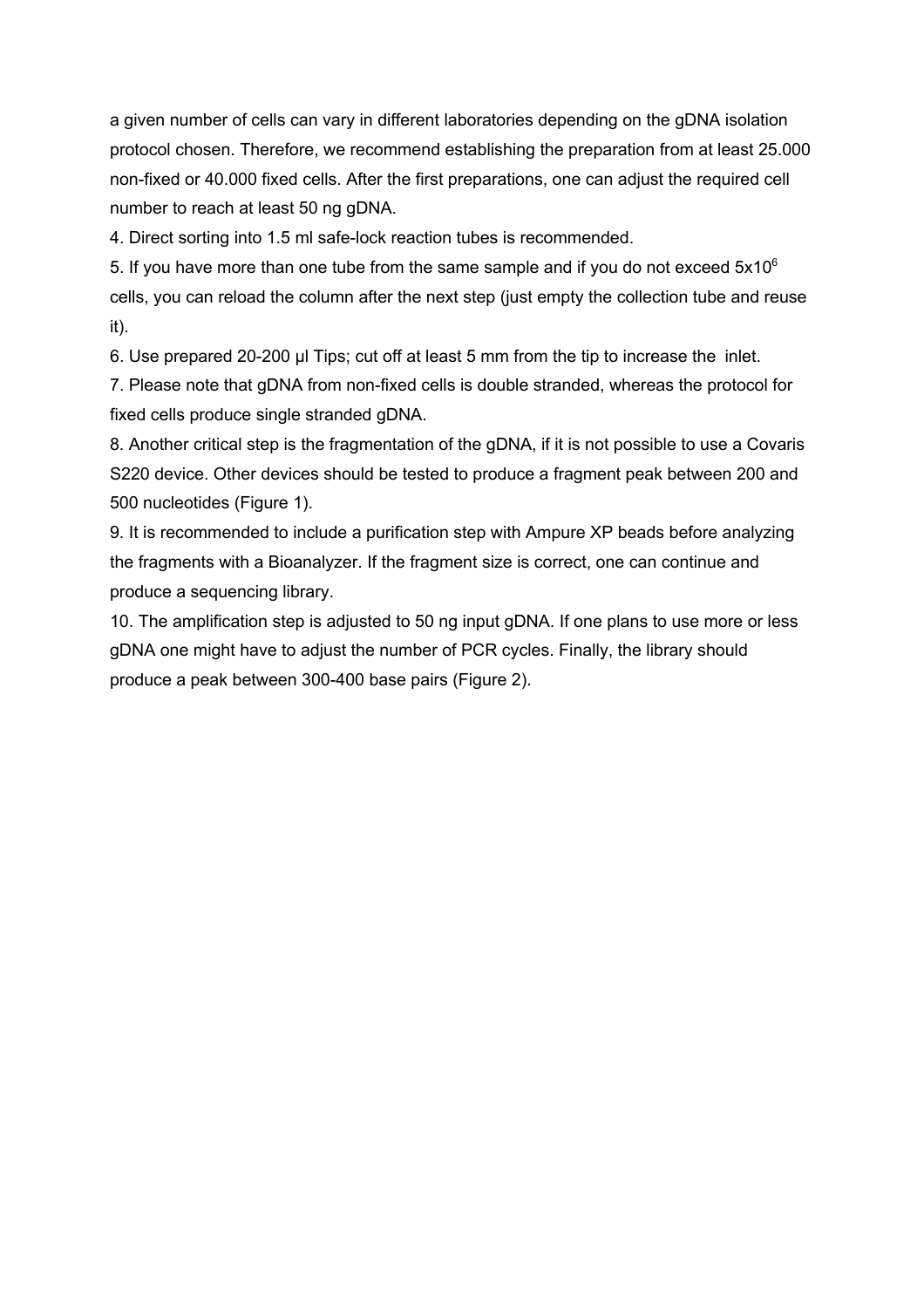#### **References**

- 1. Hotchkiss RD (1948) The quantitative separation of purines, pyrimidines, and nucleosides by paper chromatography. J Biol Chem 175:315-332
- 2. Holliday R, Pugh JE (1975) DNA modification mechanisms and gene activity during development. Science 187:226-232
- 3. Riggs AD (1975) X inactivation, differentiation, and DNA methylation. Cytogenet Cell Genet 14:9-25
- 4. Ben-Hattar J, Jiricny J (1988) Methylation of single CpG dinucleotides within a promoter element of the Herpes simplex virus tk gene reduces its transcription in vivo. Gene 65:219-227
- 5. Iguchi-Ariga SM, Schaffner W (1989) CpG methylation of the cAMP-responsive enhancer/promoter sequence TGACGTCA abolishes specific factor binding as well as transcriptional activation. Genes Dev 3:612-619
- 6. Greenberg MVC, Bourc'his D (2019) The diverse roles of DNA methylation in mammalian development and disease. Nat Rev Mol Cell Biol 20:590-607
- 7. Millar DS, Holliday R, Grigg GW (2003) Five not four: History and Significance of the Fifth Base. In: Beck S, Olek A (eds) The Epigenome. Wiley-VCH Verlag GmbH & Co. KGaA, Weinheim, Germany, p 3-20
- 8. Hayatsu H, Wataya Y, Kai K et al. (1970) Reaction of sodium bisulfite with uracil, cytosine, and their derivatives. Biochemistry 9:2858-2865
- 9. Frommer M, Mcdonald LE, Millar DS et al. (1992) A genomic sequencing protocol that yields a positive display of 5-methylcytosine residues in individual DNA strands. Proc Natl Acad Sci U S A 89:1827-1831
- 10. Colella S, Shen L, Baggerly KA et al. (2003) Sensitive and quantitative universal Pyrosequencing methylation analysis of CpG sites. Biotechniques 35:146-150
- 11. Uhlmann K, Brinckmann A, Toliat MR et al. (2002) Evaluation of a potential epigenetic biomarker by quantitative methyl-single nucleotide polymorphism analysis. Electrophoresis 23:4072-4079
- 12. Lewin J, Schmitt AO, Adorjan P et al. (2004) Quantitative DNA methylation analysis based on four-dye trace data from direct sequencing of PCR amplificates. Bioinformatics 20:3005-3012
- 13. Huang TH-M, Plass C, Liang G et al. (2003) Epi Meets Genomics: Technologies for Finding and Reading the 5th Base. In: Beck S, Olek A (eds) The Epigenome. Wiley-VCH Verlag GmbH & Co. KGaA, Weinheim, Germany, p 41-64